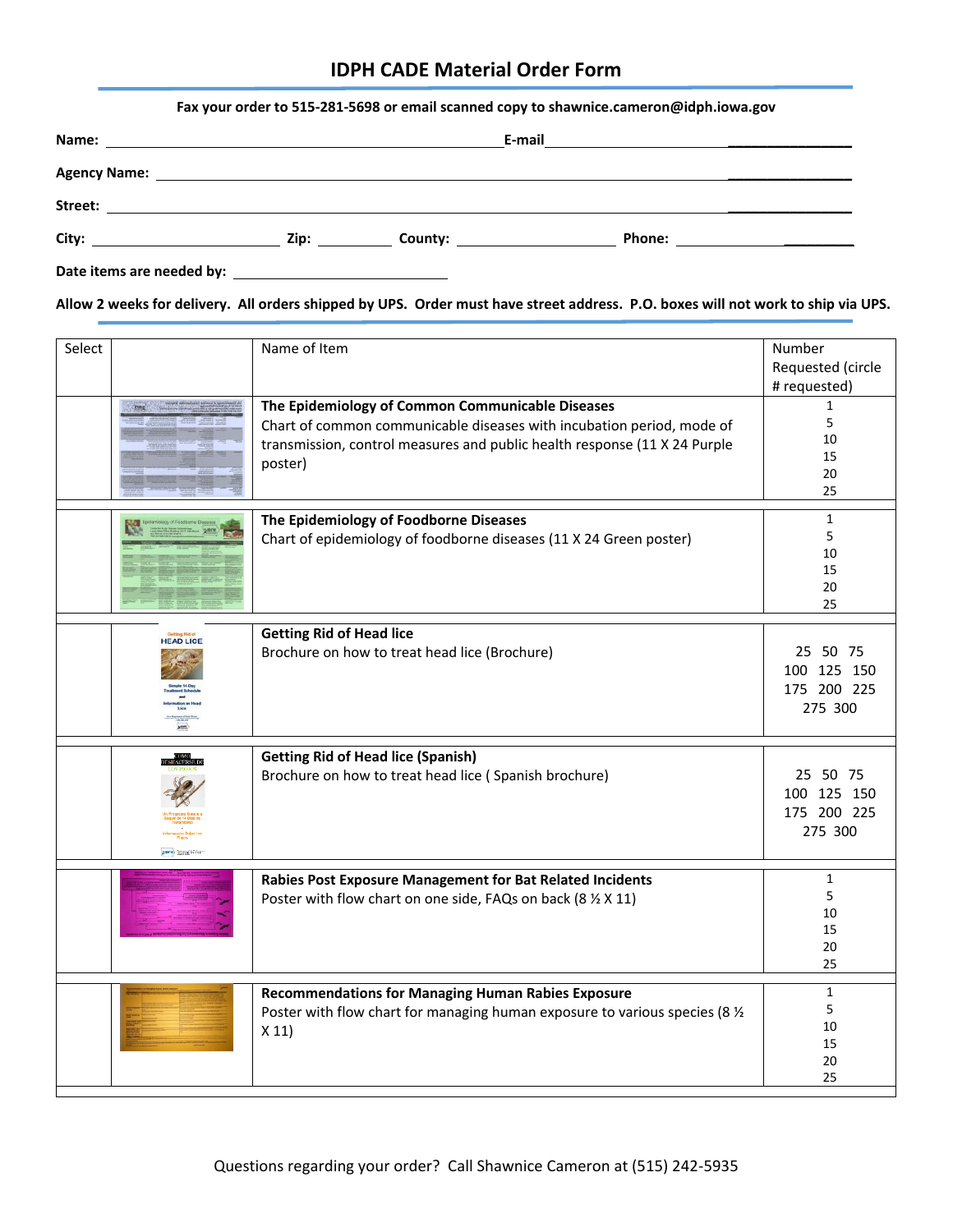| MOSQUITO-BORN<br>DISEASES   | Table of Reportable Communicable and Infectious Diseases<br>Chart of reportable communicable and infectious diseases (11 X 24)<br>These items are found in the CADE department<br><b>Mosquito-Borne Diseases</b> | 1<br>5<br>10<br>15<br>20<br>25                    |
|-----------------------------|------------------------------------------------------------------------------------------------------------------------------------------------------------------------------------------------------------------|---------------------------------------------------|
| <i>laht</i> the <b>BIFF</b> | Brochure about mosquito- borne diseases                                                                                                                                                                          | 25 50 75<br>100 125 150<br>175 200 225<br>275 300 |
| <b>VEST NILE VIRU</b>       | <b>West Nile Virus</b><br>Brochure about what you should know about West Nile Virus                                                                                                                              | 25 50 75<br>100 125 150<br>175 200 225<br>275 300 |
| <b>Fight th</b>             | <b>Fight the Bite Poster</b><br>Poster 1: (11X17)                                                                                                                                                                | $\mathbf{1}$<br>5<br>10<br>15<br>20<br>25         |
|                             | <b>Tick-Borne Diseases</b><br>Brochure about tick- borne diseases                                                                                                                                                | 25 50 75<br>100 125 150<br>175 200 225<br>275 300 |
| FIGHT the BITF              | <b>Fight the Bite Poster</b><br>Poster 2: (11X17)                                                                                                                                                                | 1<br>5<br>10<br>15<br>20<br>25                    |
|                             | Zika Brochure<br>What to know about Zika virus when you travel                                                                                                                                                   | 25 50 75<br>100 125 150<br>175 200 225<br>275 300 |

#### **Fax your order to 515-281-5698 or email scanned copy to shawnice.cameron@idph.iowa.gov**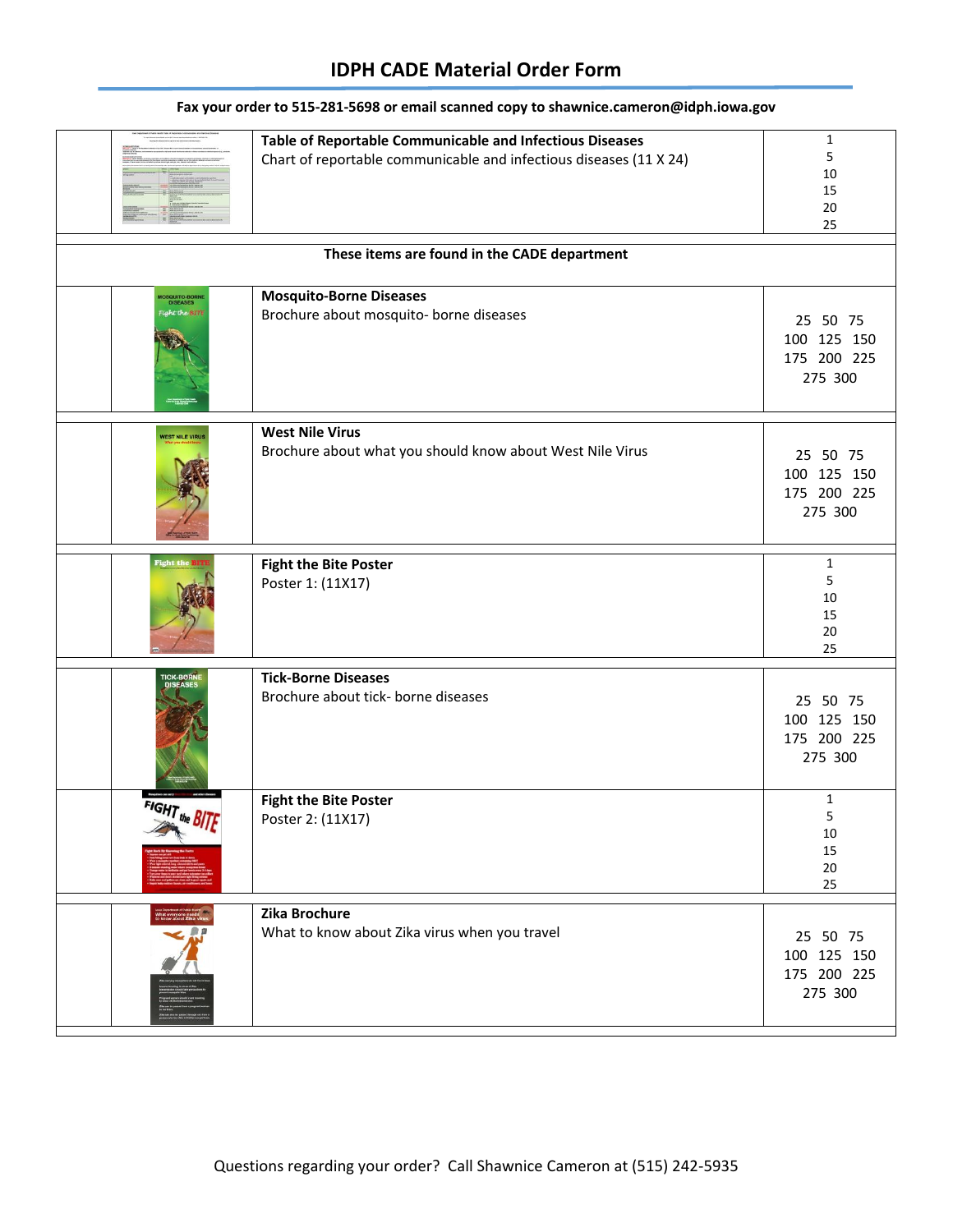|                                                                              | Zika Brochure (Spanish)<br>What to know about Zika virus when you travel                                | 25 50 75<br>100 125 150<br>175 200 225<br>275 300 |
|------------------------------------------------------------------------------|---------------------------------------------------------------------------------------------------------|---------------------------------------------------|
|                                                                              | Zika Poster<br>What to know about Zika virus when you travel (11 x 17)                                  | 1<br>5<br>10<br>15<br>20<br>25                    |
|                                                                              | Zika Poster (Spanish)<br>What to know about Zika virus when you travel (11 x 17)                        | 1<br>5<br>10<br>15<br>20<br>25                    |
| Your Child                                                                   | Your Child and Antibiotics (English)<br>Brochure with information about antibiotics                     | 25 50 75<br>100 125 150<br>175 200 225<br>275 300 |
| Su Niño y<br>Antibióticos<br>innecesarios pueden<br>ser perjudiciales.       | Your Child and Antibiotics (Spanish)<br>Brochure with information about antibiotics                     | 25 50 75<br>100 125 150<br>175 200 225<br>275 300 |
| Feeling<br>Queasy?<br>Call, it's easy<br>844-IowaSic<br>eport food poisoning | <b>Feeling Queasy- IowaSic</b><br>Magnet                                                                | 20 30 40<br>50 60 70<br>80 90 100<br>110 120 130  |
| Feeling<br>Queasy<br>Call, it's Easy!<br>844-IowaSic<br>sport food poise     | <b>Feeling Queasy- IowaSic</b><br>Pamphlet with food poisoning facts                                    | 20 30 40<br>50 60 70<br>80 90 100<br>110 120 130  |
| <b>EVALUATING PATIENTS FOR POSSIBLE MEASLES</b><br>CORYZA<br>KOPLIK SPOTS    | <b>Measles Infographic Clinicians</b><br>Poster for evaluating patients for possible measles (8.5 x 14) | $\mathbf{1}$<br>5<br>10<br>15<br>20<br>25         |

#### **Fax your order to 515-281-5698 or email scanned copy to shawnice.cameron@idph.iowa.gov**